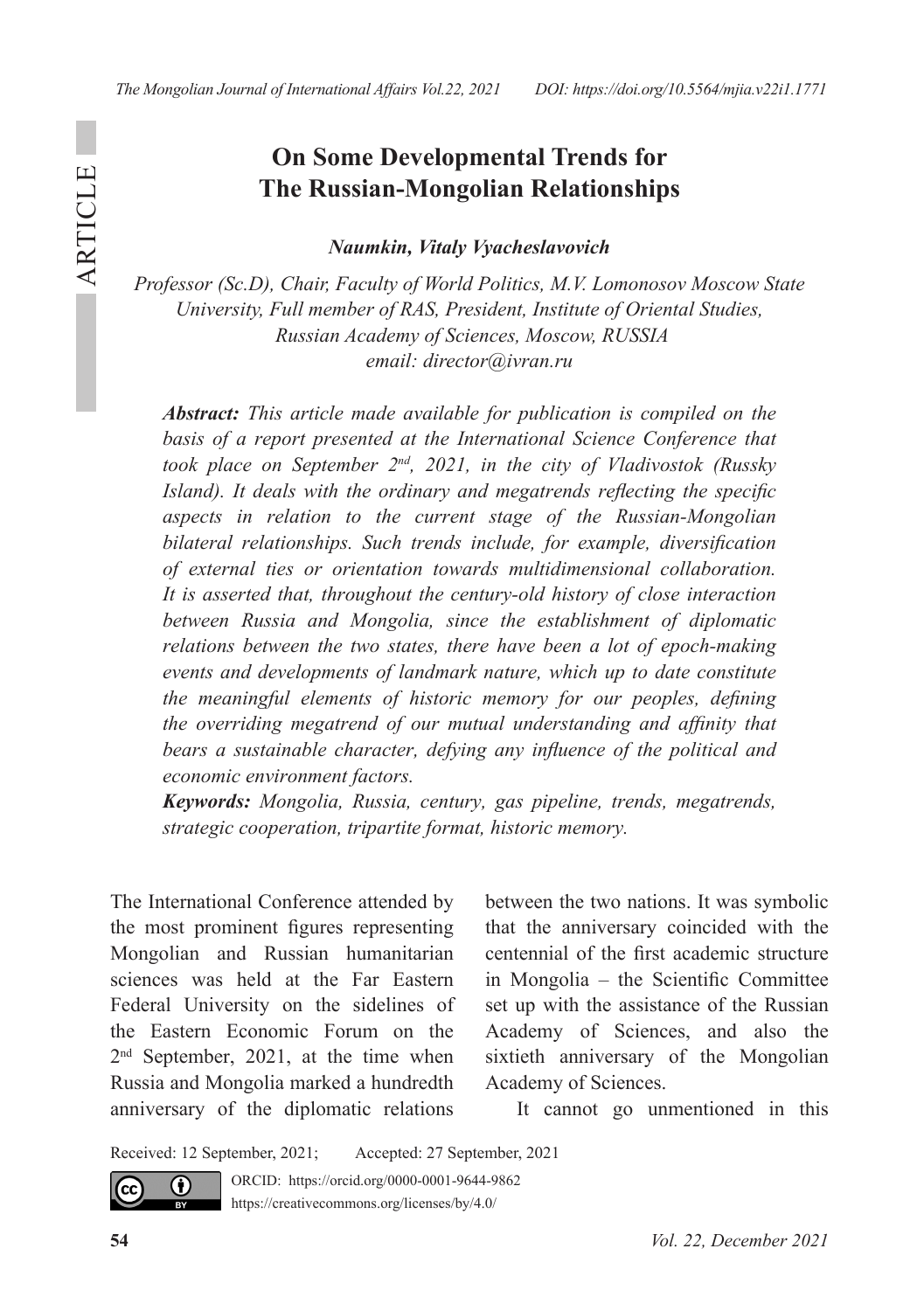context that, historically, the scientific tradition in Mongolia traces back much more than a hundred years ago. It dates back, as we all know, to the Middle Ages, to the epoch of Kubilai Khan, who was the founder of the first scientific body in history, the patron of scholarship and an advocate of religious tolerance, therefore, by virtue of this fact, representatives of various confessions were enabled to be in service at his Court, including Christians (of the Nestorian Church) and Muslims. Incidentally, the year 2021 marks the 750th anniversary of the establishment of the Yuan Empire that encompassed the territory of China, Mongolia, and partly the territory of Korea and Burma.

Apart from that, 2021 is the year remarkable for other no less significant anniversaries, which are worth mentioning here. For instance, it was 85 years ago when a Soviet-Mongolian Mutual Assistance Pact was signed on March  $12<sup>th</sup>$ , 1936, (whereas shortly before, in 2019, we celebrated 80<sup>th</sup> anniversary of the most crucial victory scored by the Soviet-Mongolian troops over militarist Japan on the Khalkin-Gol river). The year 2021 also marks the  $60<sup>th</sup>$ anniversary of Mongolia's membership in the UNO, while it was the Soviet Union who was most instrumental in paving the way for Mongolia to join this organization, and who was the only nation until the end of World War II to recognize the Mongolian independence. Also, this year we mark the  $40<sup>th</sup>$ anniversary of the Soviet space flight carrying on board the first Mongolian cosmonaut Jugderdemidiyn Gurragchaa, who was conferred upon, on the occasion of this anniversary, a prestigious

Russian award – the Order of Alexander Nevsky. And, last but not least, it has been 15 years since the conclusion of the Mongolian-Russian Agreement on Strategic Partnership.

However, let's not be carried away by the magic of numbers beyond measure. The relationships between our peoples have been developing for over a hundred years, and we have deeprooted connections binding our fates together through the long historical span. Nonetheless, it is not my intention to dwell on the past too much. While Eric Hobsbawm spoke about the "Short<br>Twentieth Century" (1914-1991) Twentieth Century" (1914-1991) [Hobsbaum, 1996], I would prefer to refer to that century as the "long" one, as the importance of realities forged by it has largely retained its validity until the present day. Let the matter rest with some of the most painful pages of history during that "long" century, as the chief tracks for the evolution of the social development projects for both our states were not determined by them.

It was exactly a hundred years ago when the world was shaken by the most enormous events of monumental proportions and colossal magnitude. The end of World War I, revolutions in Russia and Mongolia, the emergence of new states, military interventions, national liberation movements, civil wars. A thorough and systemic transformation of our societies got underway across the Eurasian territory. The Russian and Mongolian peoples appeared to be divided into the Red and the White, while the remaining traces of this division can be perceived even now, from time to time. In our history, we have retained the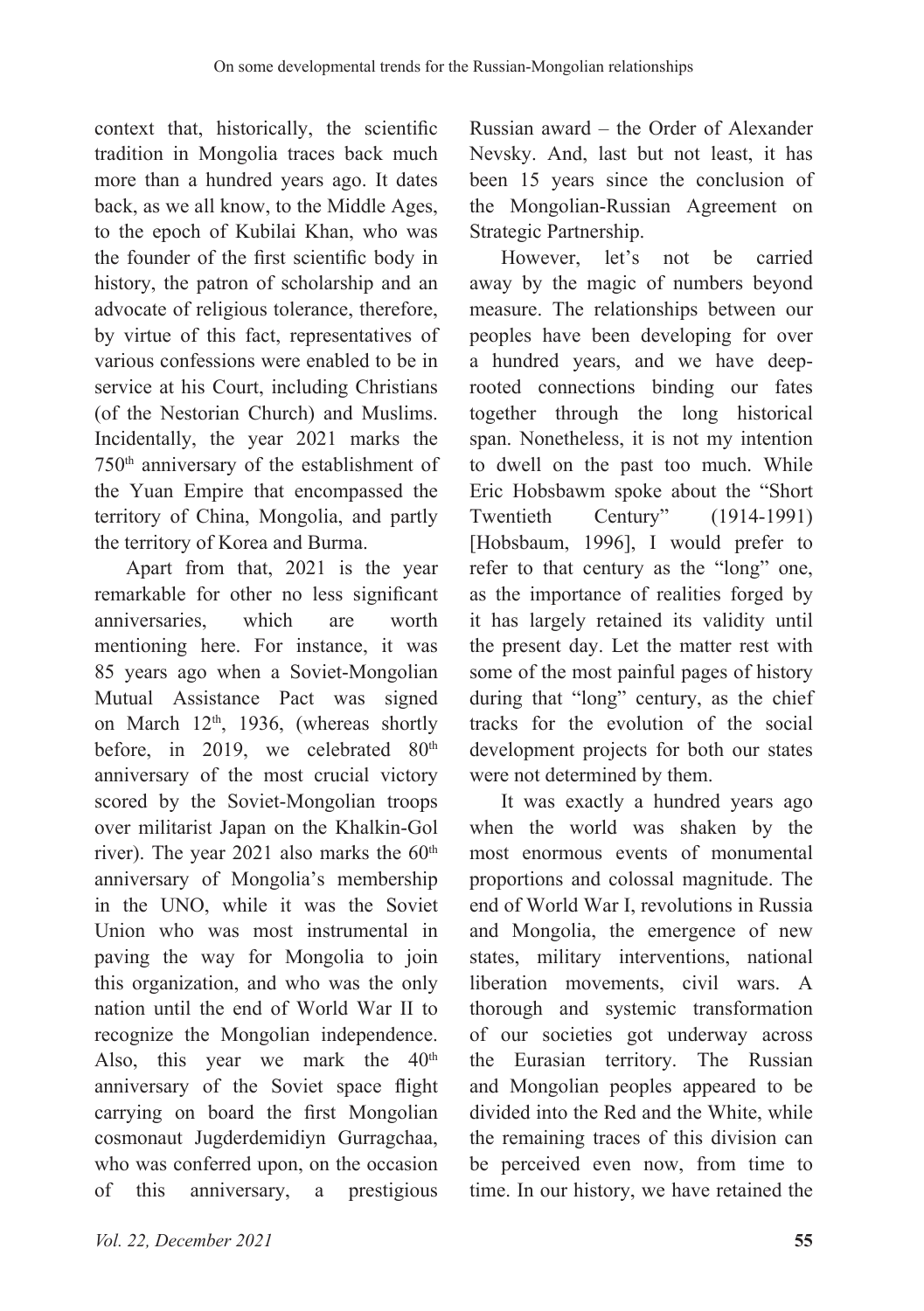names of some prominent figures fighting for the White movement at that time, whose role was assessed differently by our compatriots, such as Baron Ungern-Sternberg or Baron Wrangell.

But still, our societies contrived to overcome the internal division caused by the ideological contradictions and enter the consolidation trajectory within the framework of a nation-state. Today, the Russian-Mongolian relationships feature a nexus of intertwined influences exerted by global and regional megatrends (the trends and megatrends are described by the author of this article in a number of writings, for example: Baranovsky, Naumkin, 2018), as well as long-term, medium-term and short-term regional trends. A thorough-going analysis and classification of those trends deserve to be the subject of a specifically focused scientific analysis, however now we are going to confine ourselves to a brief general overview. Among the key megatrends of our times, mention should be made of the globalization process of the world politics, a shift in the role of the West in the international affairs, strengthening of the position of the non-Western states, reinforcement of the sovereignty of nation-states, Failure of the interventionism and the strategy of changing regimes from the outside by force, climate change, the impact of domestic development factors upon the system of international relations, the influence of a definitive universalization of political systems (within this process, democratization and modernization can be singled out), growth of the competition between various coalitions of states and individual states, Complication of human

interaction with the environment. While designating the latter trend, I cannot fail to say the both Russia and Mongolia, like all other nations, are fully aware of this problem. Its manifestations include the pandemics, pollution of the atmosphere, deforestation, disappearance of certain species of animals, water crisis, floods, fires etc.

A separate discourse can be devoted to such a vital regional trend as the shaping of a unified Eurasian space, or the Great Eurasia, in which Mongolia and Russia are given a vital and mutually complementary role to play. Apart from the bilateral relations, our two nations are engaged in developing ties in a triangle with China. Here, crucial significance is attached to the evolving cooperation in the energy and transportation sectors. A groundbreaking project along this direction is the Yamal – China gas pipeline across the Mongolian territory known as Soyuz Vostok (this is the name of its Mongolian segment, the entire project is called the Power of Siberia-2 similarly to the already commissioned Power of Siberia pipeline to China).

As of today, Gazprom of Russia has endorsed the technical study for this project, which stipulates for the gas pipeline to be laid along an adequately designated route across the Mongolian territory, assessing its length, diameter, tubing pressure and the number of gas compressor stations. However, as Russian analyst Tatiana Dyatel writes, it is not yet clear so far what the Russian segment of the project – the Power of Siberia-2 – will look like [Dyatel, 2021]. It is most likely that the pipeline is slated to run from the west of Yamal peninsula to the city of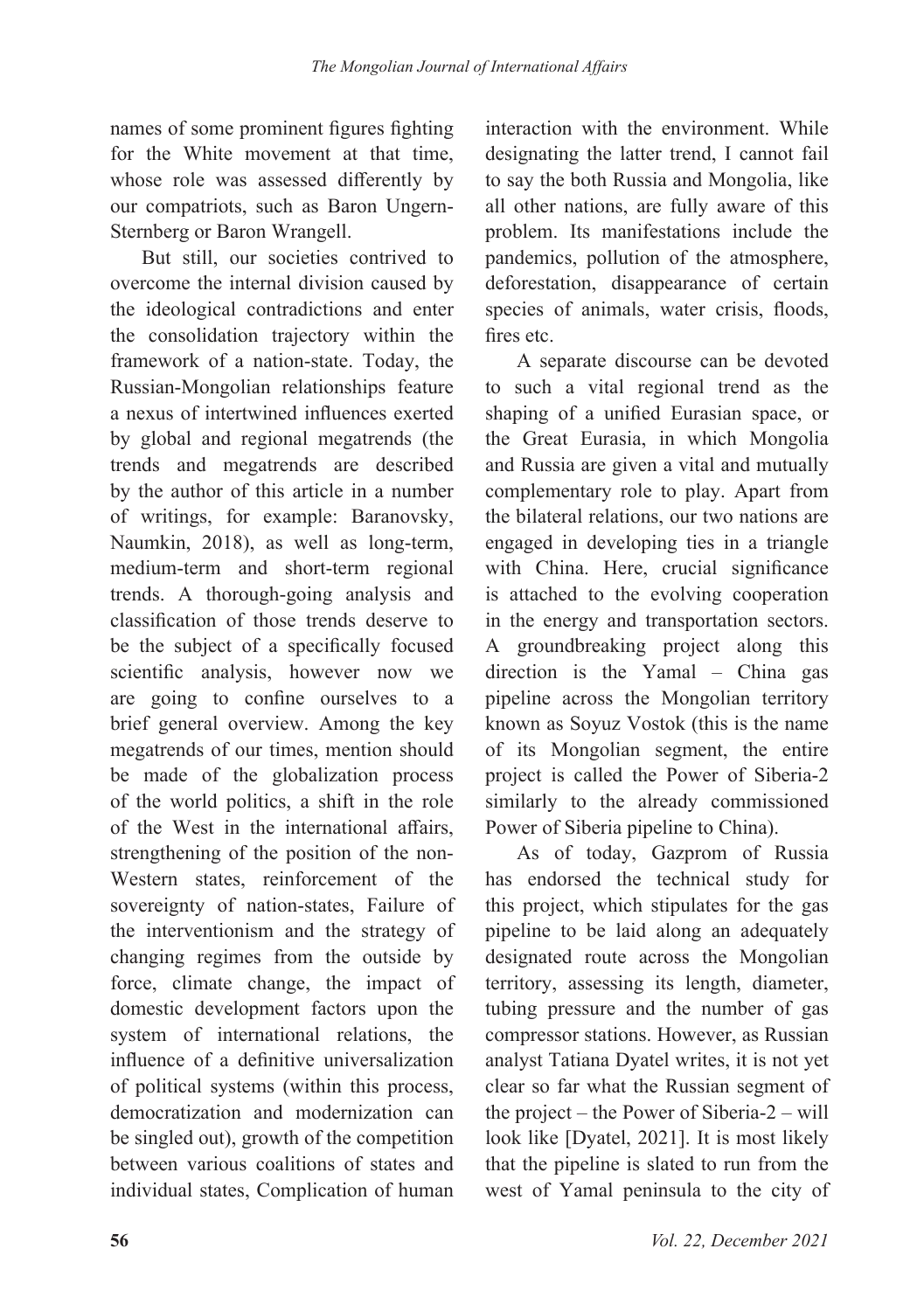Krasnoyarsk, while the major part of the route will cut through the uninhabited dense marshy forests of Siberia (taiga). According to the estimates made by the analytical community, with such routing, the pipeline length will be over 2,000 km, and the cost and complexity of works will be comparable to the Power of Siberia construction project. Now, the time has come to draft a feasibility study for the Power of Siberia-2 project, including investment and operation costs. It is planned that a transit pipeline through Mongolian territory, with a capacity of up to 50 billion cubic meters per year, will connect the gas transportation infrastructures of the western and eastern parts of Russia and provide gas supplies to Eastern Siberia, which currently has no access to the main gas pipelines.

A Fitch agency analyst Dmitry Marinchenko indicates that at the present stage it is very problematic to evaluate the profitability of the gas pipeline project to China through Mongolia: neither the allocated budget is known, nor the supply volumes or the terms for gas supplies. However, the expert concedes that this transit route can afford greater flexibility to Gazprom – the gas recovered in Western Siberia can be exported either to Europe or to China. Experts believe that if, in relation to the Power of Siberia-2 construction project, it is decided to build a fully robust new gas main from Yamal to Mongolia through Krasnoyarsk, then the construction project will be tantamount in terms of cost and complexity to the Power of Siberia project magnitude [Ibid]. Whereas, in 2019, in the city of Bishkek, Kirghizstan, a question on the implementation of

the road map for the development of cooperation and establishment of an economic corridor China – Mongolia – Russia was discussed. The range of issues on the agenda comprised such critical joint projects as the modernization of the Ulaanbaatar railway track or the extension of the energy supply system of the republic of Mongolia. Russian companies, in 2015, started to implement a project to increase the capacity of the Ulaanbaatar Thermal Power Plant (TTP) No.4.

I am positive that the execution of such a grandiose project in the energy sector as the transit gas pipeline will have a favorable impact on the overall situation in the trade and economic collaboration area between the two states, in general. Thus far, the trade balance between Moscow and Ulaanbaatar is negative for Mongolia, and it is highly desirable that Russia would import more commodities from Mongolia, as there are plenty of opportunities for it, very successfully taken advantage of by China. In matters of trade with Mongolia, Russia is seriously lagging behind China, whose share in the Mongolian turnover constitutes 57% (USD 7,383 million), while the Russian share is only 11% (USD 1,467 million) [Bank of Mongolia, 2020]. Trade is most certainly due to be on the rise, including border trading. It does not seem appropriate to pay too much attention to the critical utterances made by some Mongolian experts regarding the state of Mongolian-Russian cooperation. One of them, as is well known, accuses the ambassadors of the post-Soviet period of having "missed the boat" with Mongolia, as they failed to perceive the growth of invest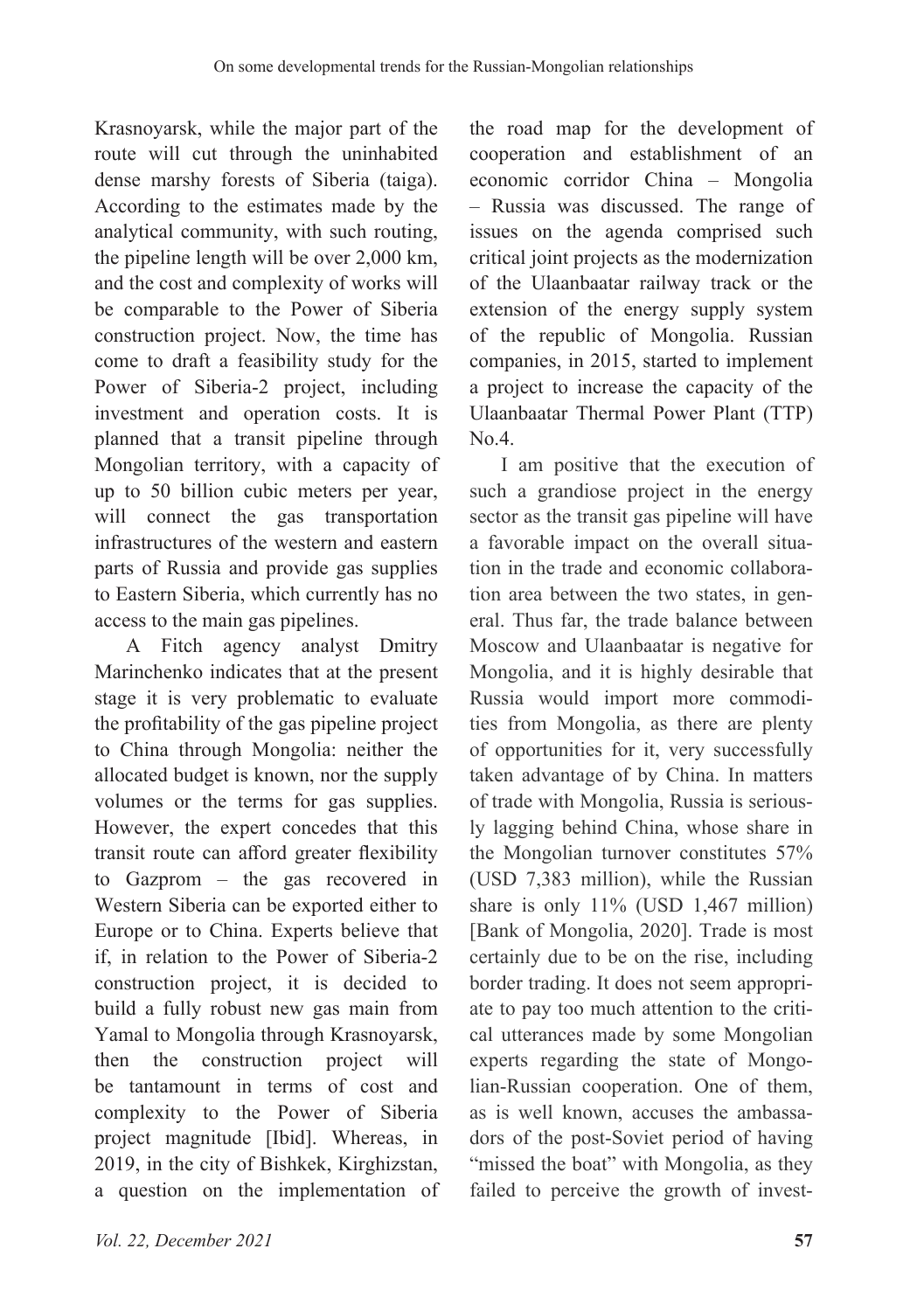ment attractiveness of the coal-mining industry and acted in accordance with the outdated Soviet stereotypes. In other words, the Russian diplomats who were in charge of managing the relations with Mongolia were not keeping abreast of the new Mongolian realities.

While I am not inclined to support such pronouncements in principle, nonetheless, I'd like to note that Moscow should have paid greater attention to the prospects for engaging in highly lucrative trade and economic cooperation with Ulaanbaatar. This would have been in line with the friendly and trust-based political relationships between the two states. Interestingly, one of the ordinary trends is that these relationships have developed steadily, irrespective of the fact which party was in power at this or that time in Mongolia. Our relationships constitute an integral part of the foreign policy strategy that is designed on the basis of a pragmatic approach with due account of the priority held by the national interests, the same is also characteristic of the outlook adopted by Moscow. Meanwhile, as evidenced in practice, those interests of both states are in sync with each other or they can be easily adjustable and compatible. As a matter of fact, this is a decisive factor for defining such trend in the bilateral relations between Russia and Mongolia as their transformation into the overall strategic partnership, which has acquired a geopolitical nature and is bound to make headway in an increasingly prosperous way.

Speaking about local trends in Mongolia's foreign policy, its diversified character can be mentioned as an

example. Bearing in mind Mongolia's middle position, it is small wonder that it seeks to promote collaboration not only with China and Russia, but also with the US, Japan, Korea, India. In this context, such consistent trends can be cited as commitment to the principles of sovereignty, non-interference into domestic affairs, honoring the role of historic memory, preservation of the value of the Buddhist legacy, nomadic livestock farming development. The mere fact that in the country, whose population slightly exceeds three million people, heads of livestock animals total 70 million is astounding, (at the same time, Russia has provided assistance to Mongolia in the implementation of the program to improve the livestock quality and breeding). Though, some experts believe that the controversy between the traditional livestock farming and industrialization is likely to grow, as the country possesses huge deposits of mineral resources and industrialization most certainly holds a high priority on the development agenda. I might add that the greater part of Mongolia's exports to Russia is fluorspar (over 80%).

Finally, I would like to identify a trend so relevant for us today when we are having a tough time getting by, it is boosting the efforts to increase our cooperation in the defense and security sectors, where the expertise amassed by Russia and its capabilities will be highly in demand. Our two nations have signed a long-term military cooperation program, the Selenga-2019 annual military training exercise has been conducted since 2008 to coordinate joint action to fight terrorist activities. On September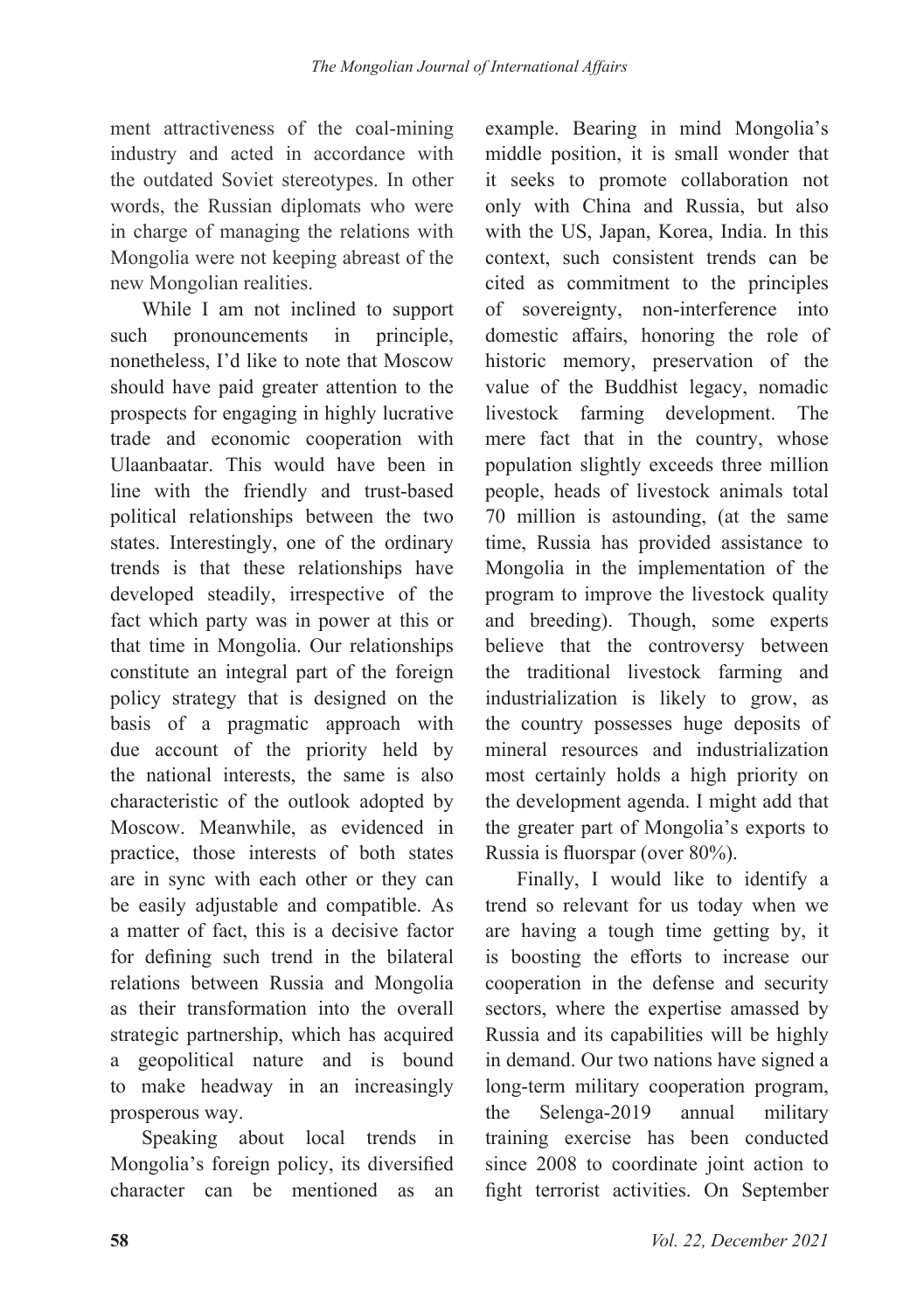3<sup>rd</sup> 2019, a Protocol on the resumption of the operation of the intergovernmental agreement, dated 4<sup>th</sup> March 2004, on the provision of military and technical assistance to Mongolia on a gratuitous basis was signed. The Mongolian party was granted, in particular, two MiG-29UB aircraft.

As Russian Foreign Minister Sergey Lavrov stressed during a joint press-

conference with Mongolian Foreign Minister, Mrs. Batmunkh Battsetseg, after the talks in Moscow on June  $1<sup>st</sup>$ , 2021: "The talks have been traditionally warm, friendly and frank. Our good neighborly relations are based on many years of fruitful interaction, solidarity throughout the years of crisis, including during World War II".

## **Conclusion**

Summarizing the above, it can be underscored that a fresh look at the current state of the Russian-Mongolian relationships through the prism of the ordinary and mega trends as set out in this brief review, including the shortterm, medium-term and long-term ones, is a very useful exercise. The centuryold history behind these relationships chronicles a wealth of events and developments relevant for their evolution, while the mightiness of the historical memory of our two peoples closely linked with each other helps to bolster

the significance of our bonds. While there have been ups and downs along the way in the development of our bilateral partnership, and overall, its fabric has been woven in an uneven manner, it is generally characterized by sustained continuity and forward movement. Over the recent years, we have witnessed such a megatrend as the prevalence of a tripartite format, whereas cooperation in the energy sector, transport infrastructure and security industry has been given special priority.